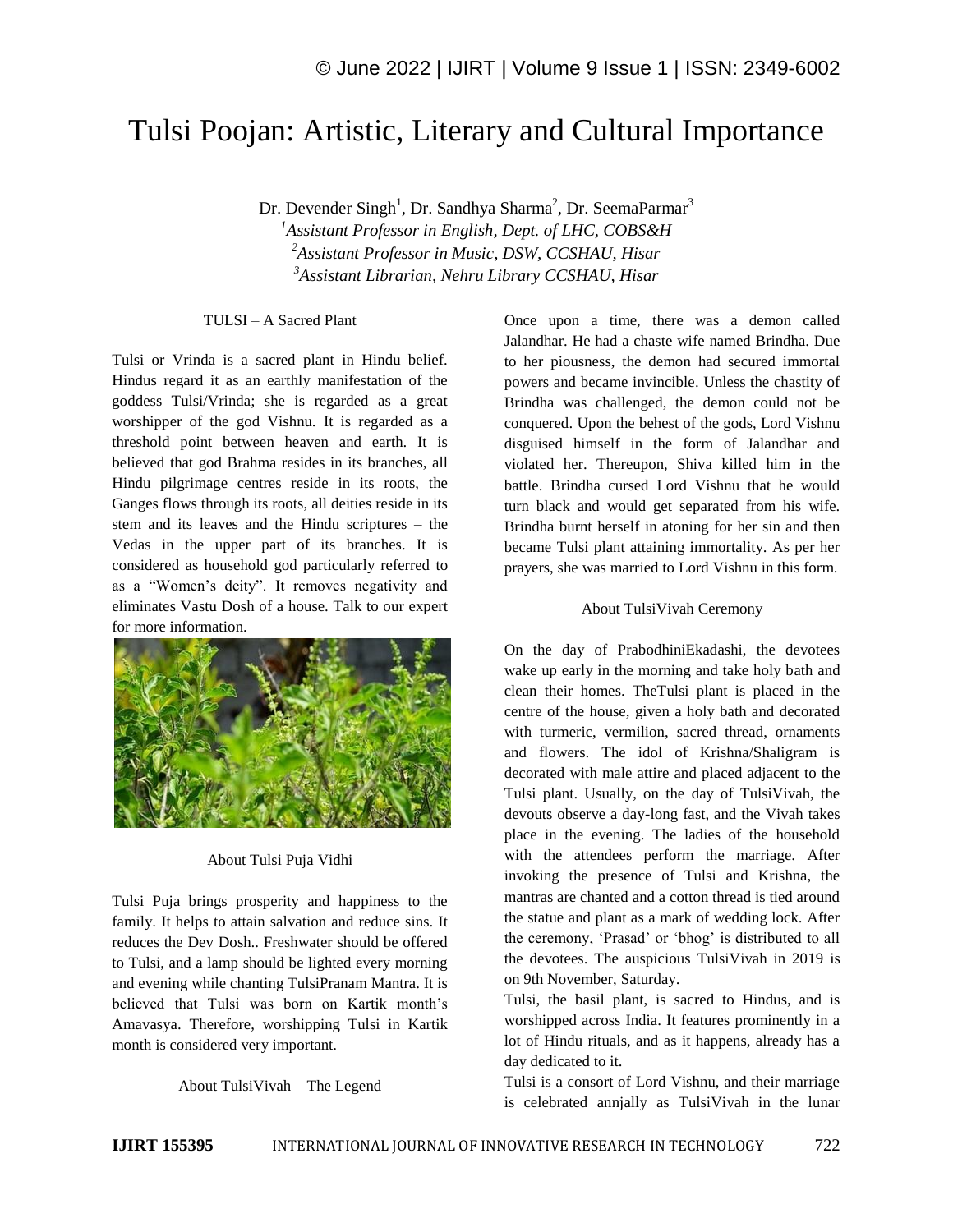month of Kartikshuklapaksha, between prabodhini ekadashi and poornima (between the eleventh day and full moon day of the waxing cycle of the moon). This year in north India, the day fell on November 1.

However, there is nothing wrong in dedicating another day to her. It appears that the observing of TulsiPujan Divas involves planting a Tulsi at your home, watering it, and following the usual puja rituals. So far, so good.

But a festival is supposed to be a day of celebration. Whether we observe TulsiPujan Divas or Christmas, let"s be motivated by positivity and cheer, and not out of competitive festivity, insecurity, or the desire to keep out the "other".

Basil help from winter hack, cold migraine, and so forth Tulsi is additionally tanked by adding it to tea. It is accepted that by taking basil squeeze, the mucus detonates and the individual can talk once more. Tulsi house gives immaculateness to the yard. Because of placing Basil in water, numerous illnesses are taken out. It improves water quality. In the house where there is no Tulsi plant, the Goddess also doesn't care for being in the house. Upon the arrival of Ekadashi, the love of Tulsi is additionally made. Putting Tulsi on the patio of the house brings satisfaction and thriving.

The tulsi plant otherwise called " basil "is exceptionally normal in Indian Households. It is the most hallowed of the relative multitude of spices found in India. It has been utilized in India for all more than 5000 years and is notable for its mending properties on the mind, body and soul. The tulsi plant is otherwise called Ocimumtenuiflorum. The plant is broadly famous in south Asian nations. There are three variations of Tulsi; Rama Tulsi, Krishna Tulsi and VanaTulsi. Every one of the variations has its unmistakable taste. Generally, leaves, seeds and dried roots are the pieces of the sacred Basil utilized in drugs. Tulsi has assumed a vital part of humanity"s entire existence because of the invaluable advantages and utilizes its offers. The concentrate acquired from the plants are utilized to fix different sicknesses, for example, basic cold, aggravation, jungle fever, heart illnesses, skin health management, dental consideration, alleviation from respiratory problems, asthma, fever, lung issues, heart infections, stress and some more. Tulsi contains many good mixtures and has solid cell reinforcement, hostile to bacterial, against viral, adaptogenic and invulnerable upgrading properties. Tulsi additionally helps in the sanitization of air. Set apart by its solid fragrance and astringent taste, Ayurveda is viewed as a "mixture of life" and cannot advance life span.

It is the best tonic to support the stomach-related organ and help make an ordinary harmony between food particles and stomach-related sharpness. Aside from every one of these advantages, it has been as of late found that tulsi has natural advantages. Tulsi gives out oxygen for 20 hours and ozone for 4 hours alongside the development of nascent oxygen which assimilates destructive gases like carbon monoxide, carbon dioxide and sulfur dioxide from the climate.

In the wake of knowing all the stunning advantages of this spice, I"m certain every one of you would attempt these home cures that will do something unique for you. Nonetheless, suppose you don"t have a simple admittance to the tulsi plant. In that case, you can attempt this characteristic spice as a tablet, i.e. Tulasi from Himalaya that would treat all contaminations directly from fever to heart sicknesses.

The Tulasi plant which is also known as the basil plant is helpful in many ways. It helps in cleansing the climate and makes it more breathable. Tulasi plant is known for its therapeutic benefits. Moreover, it helps in making your mind calm and composed, thus making you feel relaxed and stress-free from the daily stress of life.

In the Hindu region, having a Tulasi plant in the house is a holy tradition. People worship the plant and the Tulasi plant is used in curing many problems and diseases. Tulasi is used in many customs and rituals of Hindu culture. It is found in three assortments i.e. Rama Tulasi which has green leaves, Krishna Tulasi which has purple leaves and VanaTulasi is just a wild Tulasi. The height of the Tulasi plant is 1-3 feet and the leaves are measured as 1-2 inches.

In many ayurvedic medicine and products, Tulasi is one of their major ingredients. It is the best tonic or medicine for stomach-related problems and infection, helps in treating fever, stress, respiratory problems, and many more diseases. It helps in the sanitization of air and has the natural sources of providing oxygen for at least 20 hours and ozone for 4 hours. It also helps in the absorption of destructive gases like carbon dioxide, carbon monoxide, and sulfur dioxide from the climate.